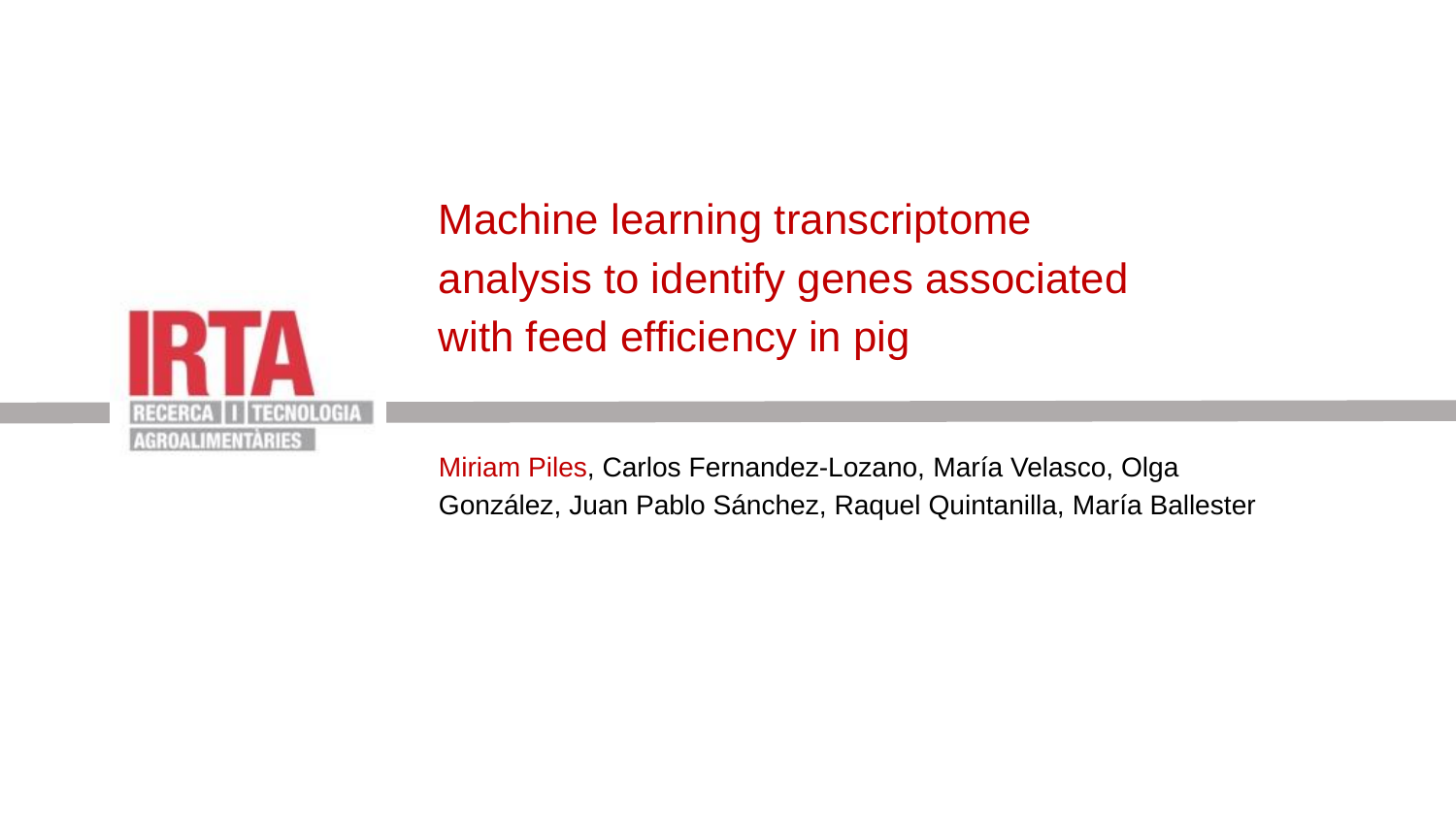

Molecular mechanisms underlying **feed efficiency** are still unknown

**Machine-learning** applied into a resampling strategy can provide a good assessment of the generalizability of the results

## **Objective**

To identify genes associated with feed efficiency using transcriptomic (RNA-Seq) data from pigs phenotypically extreme for residual feed intake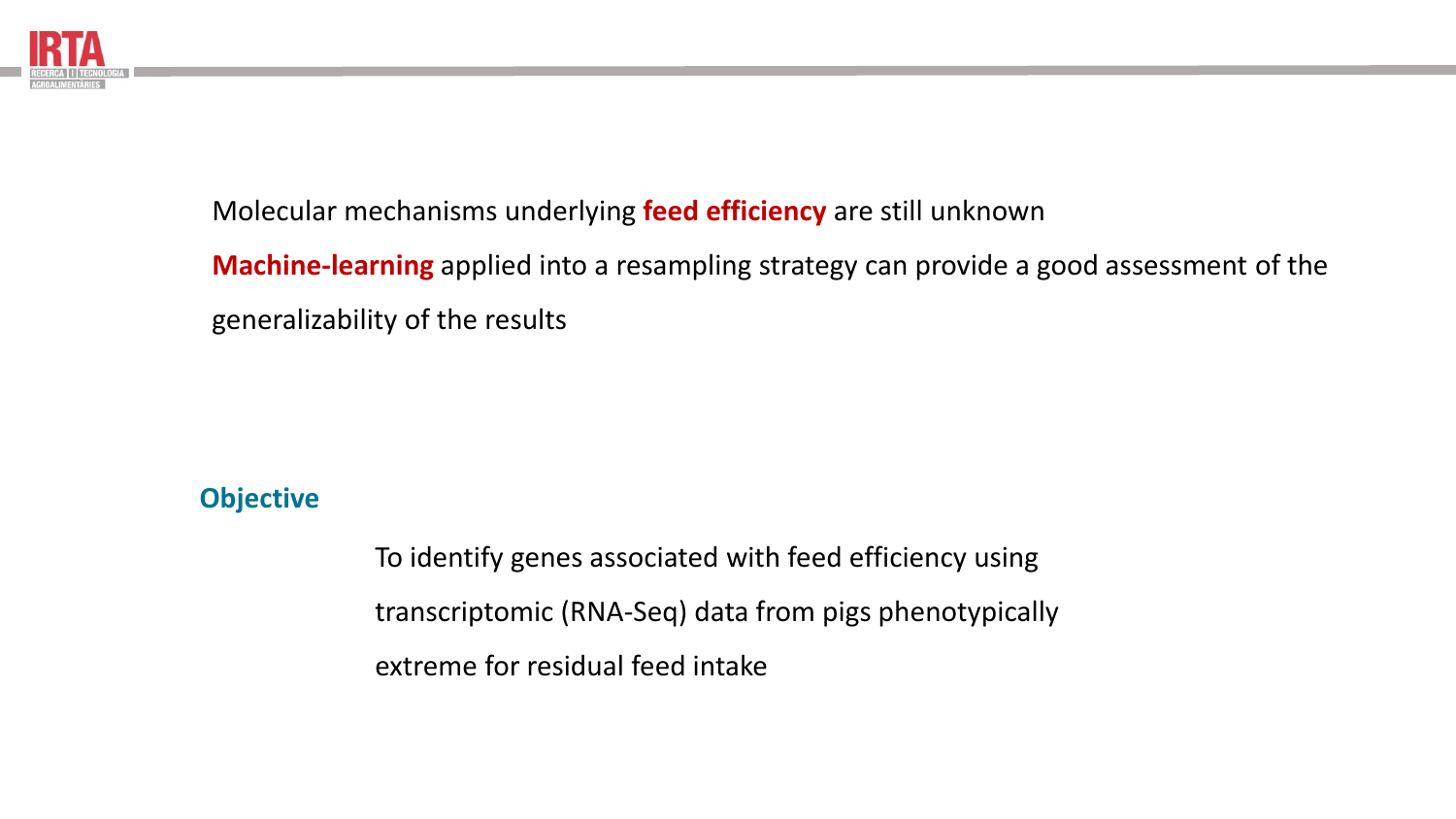

$$
RFI_{ijk} = FI_{ijk} - [S_j + \beta_{MBW_j} \times MBW_i + \beta_{ADG_j} \times ADG_i + \beta_{BFG_j} \times BFG_i]
$$

 $\beta_{MBW_j}$ ,  $\beta_{ADG_j}$  and  $\beta_{BFG_j}$  partial regressions coefficients (within sex j).

*FI*: feed intake *MBW*: metabolic body weight *ADG*: average daily gain *BFG*: backfat gain

IVO-automatic feeders Body weight and backfat measured at 1, 3, 6, 9, 12 and 15 weeks



*25 Kg of body weight 105 Kg of body weight*

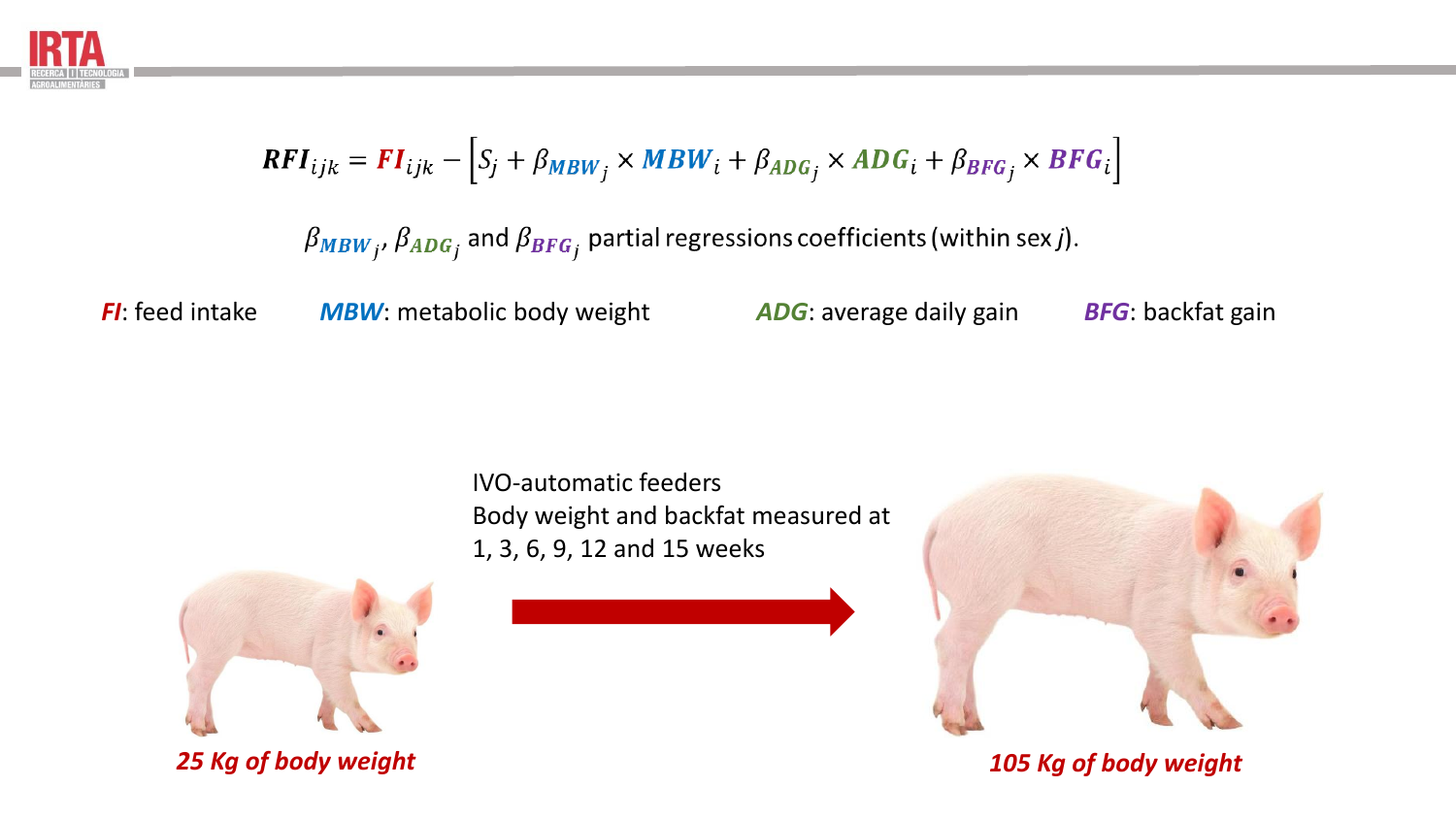

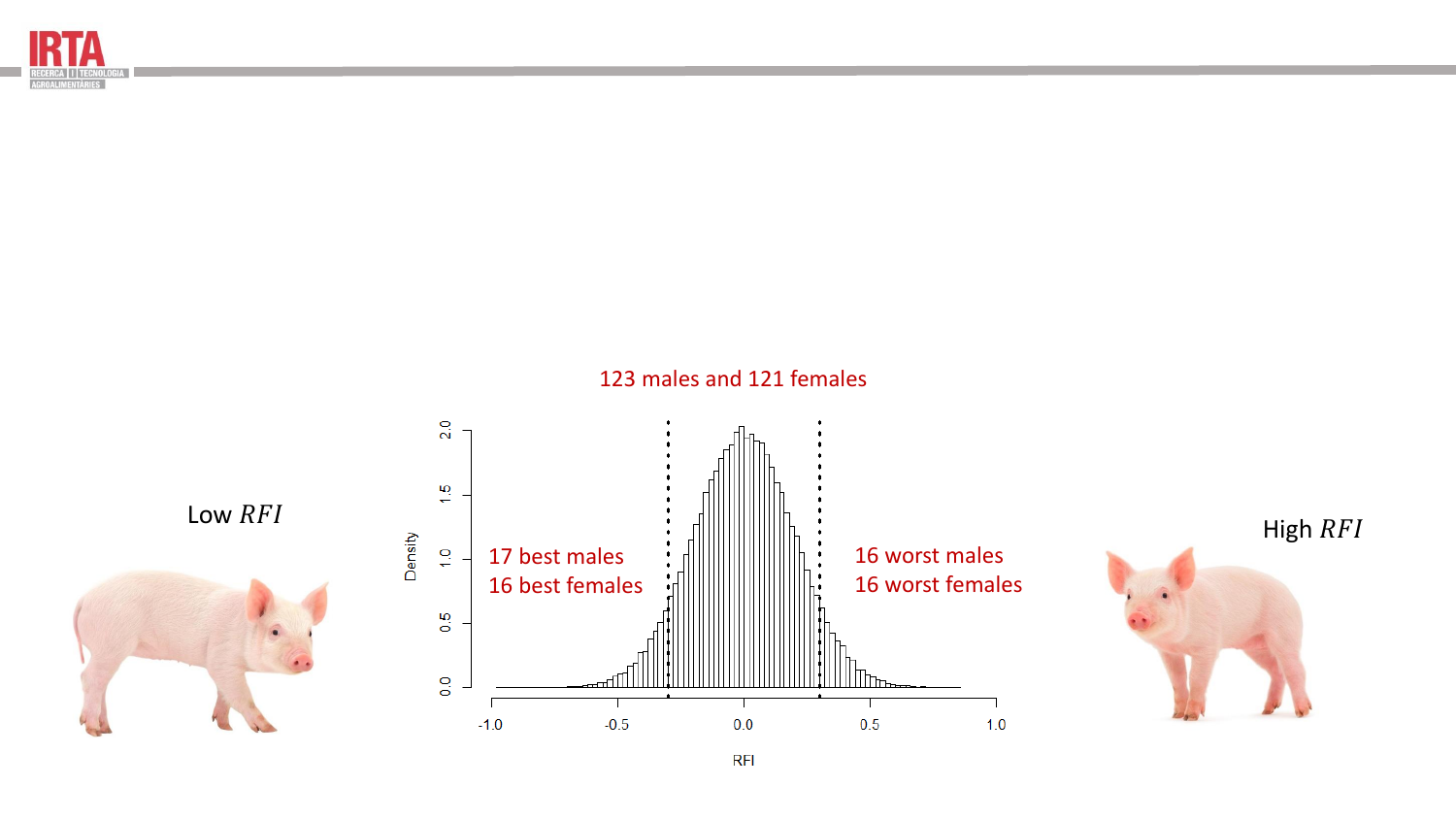

# **Differences at the phenotypic level**



**LS means**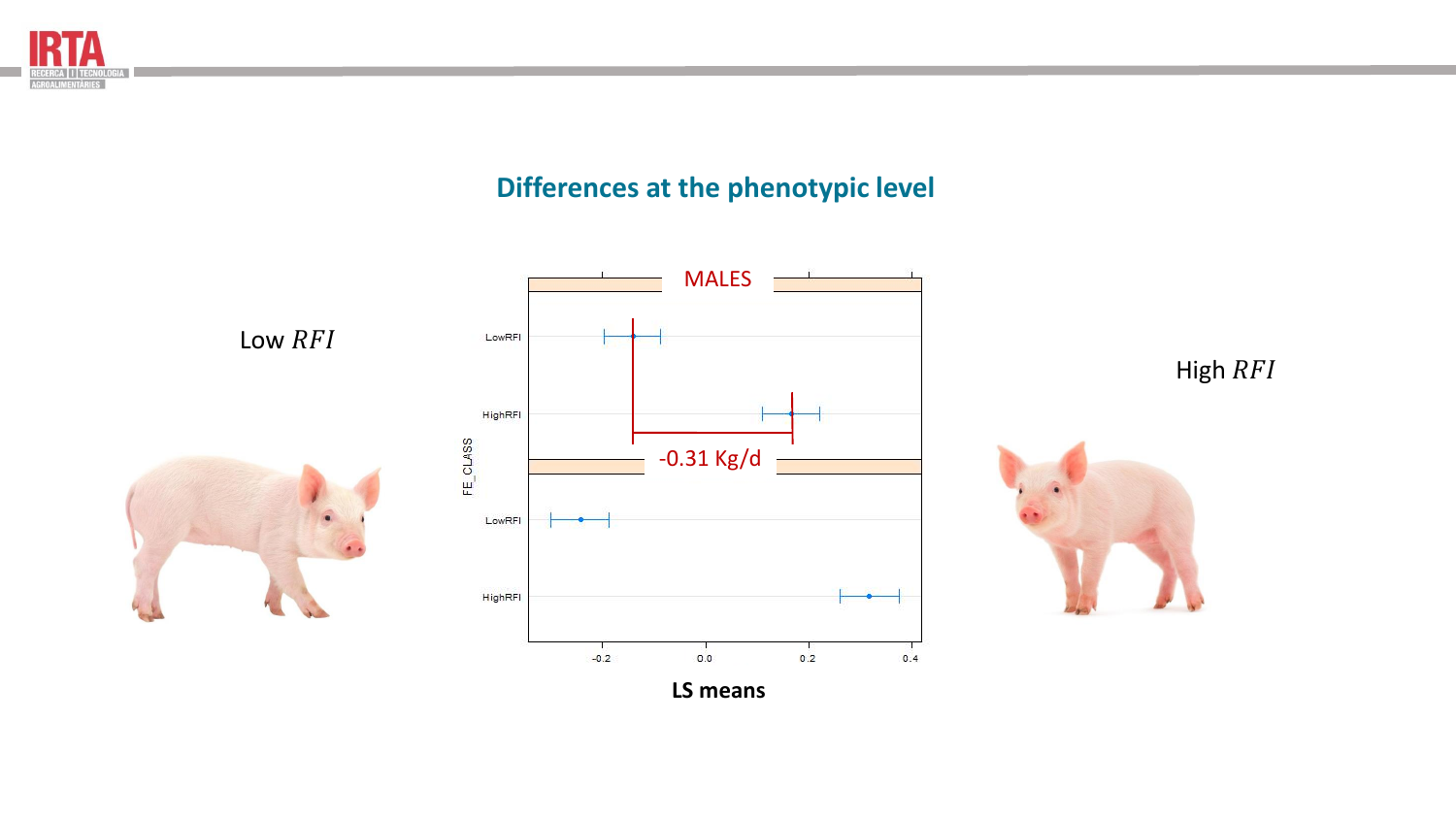

# **Differences at the phenotypic level**



**LS means**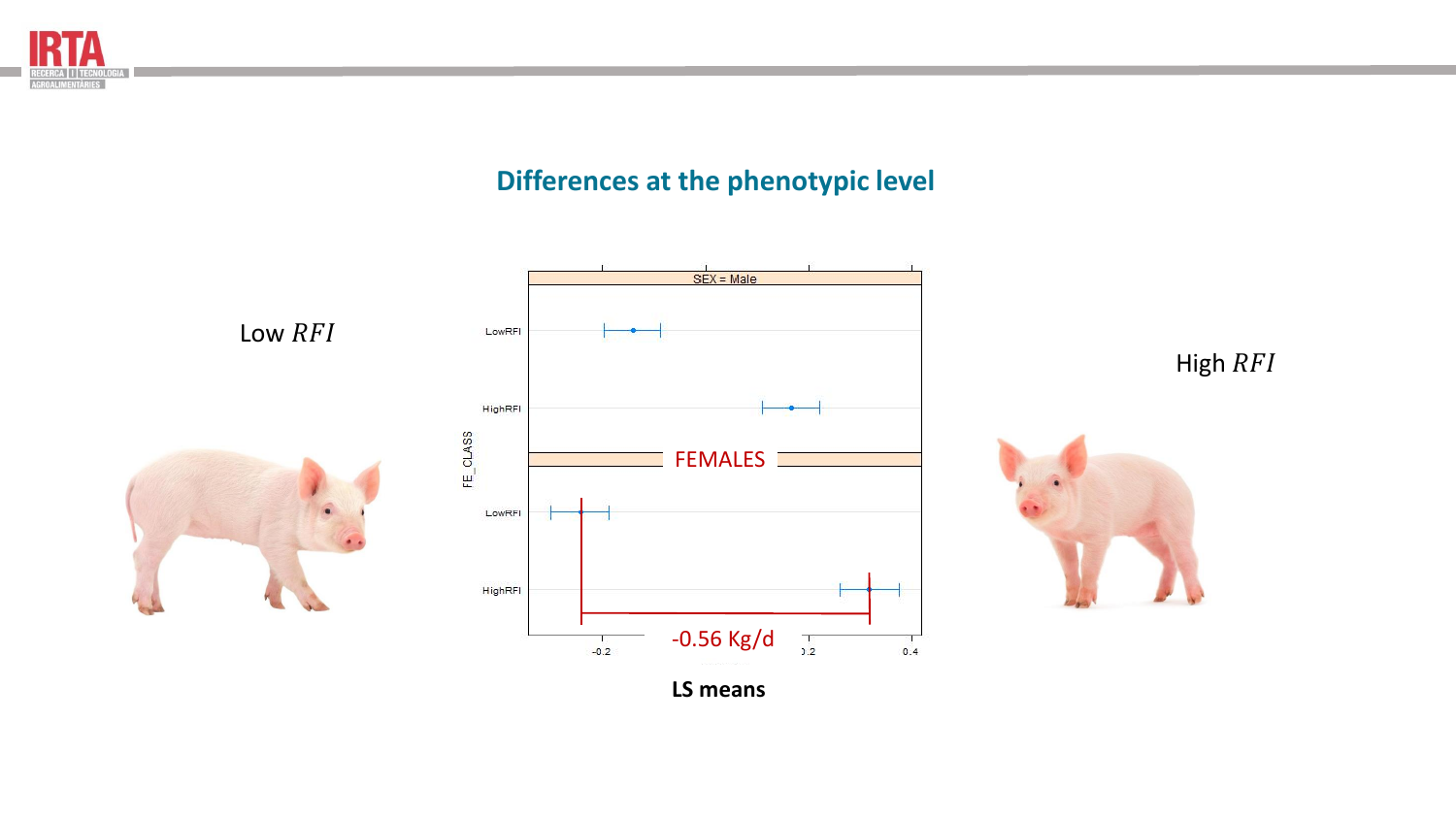



**Differential expression analyses**: Machine learning algorithms

**Functional categorization** of DE genes: IPA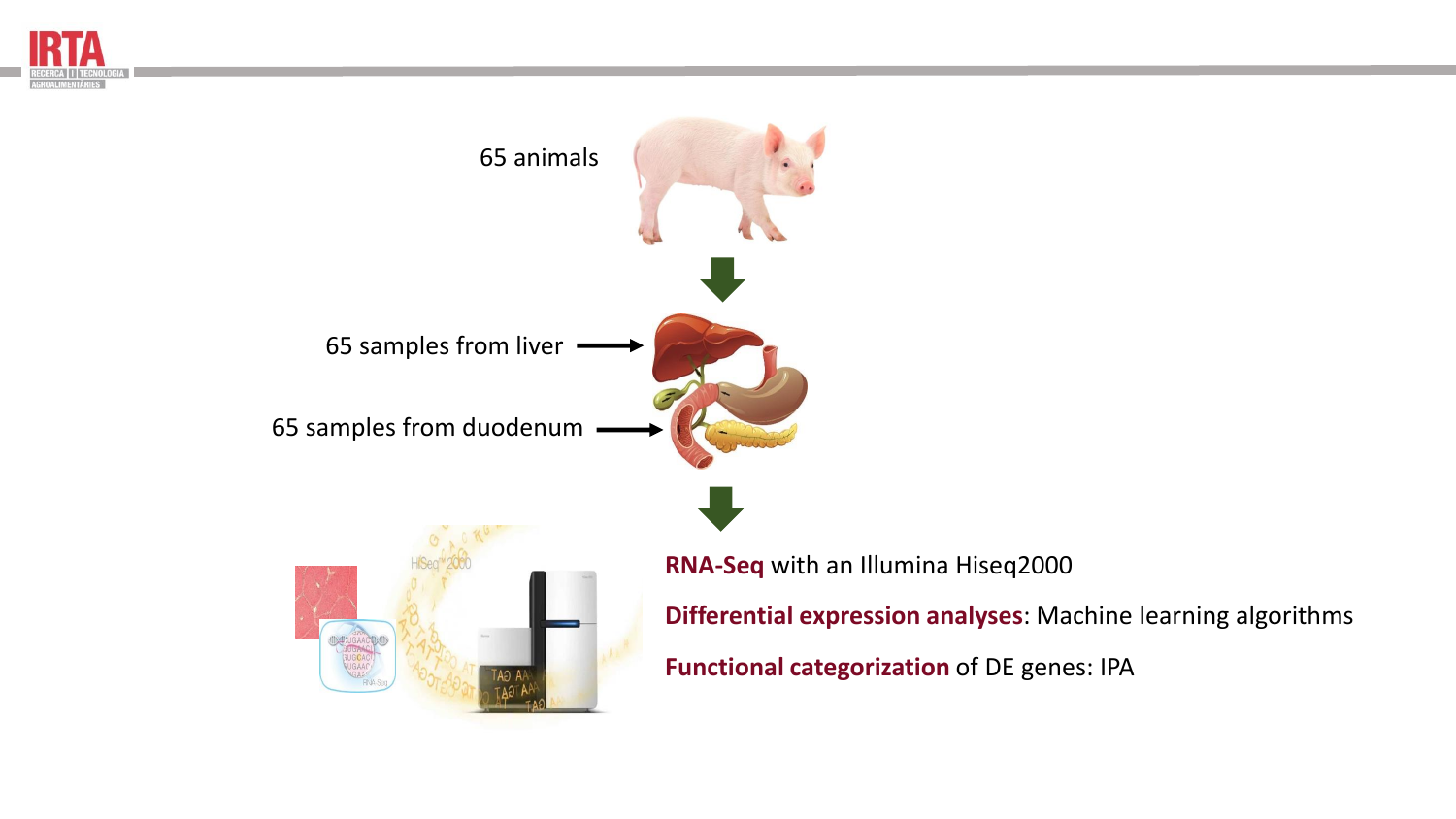# **Differential expression analysis**



### **1 st step: Gene ranking based on permutation accuracy importance score**

**Classification using Random Forest algorithm based on conditional inference**

Data (**X**, **y**)

**X** is the **65 x 13990 predictor matrix of RNA-Seq data**

**y** is the **class vector: Low or High RFI** 



**2 nd step: Classification using Machine learning algorithms**

Data (**X**, **y**)

**X** is the **65 x p predictor matrix of RNA-Seq data**

Subsets of *p* predictors *p* **= 50, 75, 100, 125, 150, 200, 250, 300, 350, 400**

**y** is the **class vector: Low or High RFI**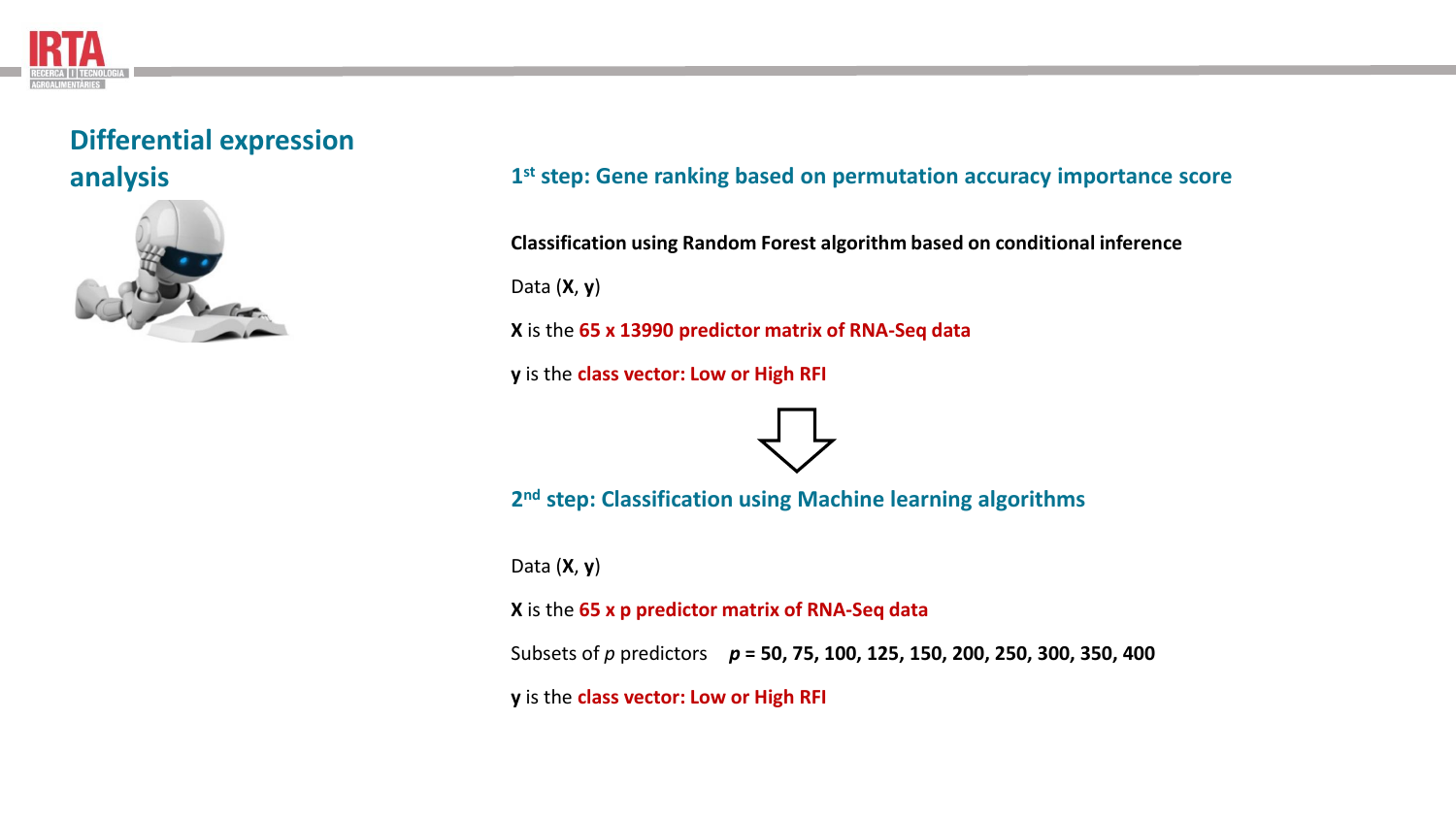



**mlr R package**

### **Nearest Shrunken Centroids (PAMR) Elastic net (CVGLMNET)**



For a test sample 
$$
x^* = (x_1^*, x_2^*, \dots x_p^*)
$$
  
\n
$$
\delta_k(x^*) = \sum_{i=1}^p \frac{(x_i^* - \bar{x}_{ik}')^2}{s_i^2} - 2\log \pi_k
$$
\n
$$
C(x^*) = \ell \text{ if } \delta_\ell(x^*) = \min_k \delta_k(x^*)
$$

$$
\hat{\beta} = \arg \min_{\beta} \|\mathbf{y} - \mathbf{X}\beta\|^2 + \lambda_2 \|\beta\|^2 + \lambda_1 \|\beta\|_1
$$

The elastic net penalty

 $J(\beta) = \alpha ||\beta||^2 + (1-\alpha) ||\beta||_1$ (with  $\alpha = \frac{\lambda_2}{\lambda_2 + \lambda_1}$ )  $\min_{\beta} ||\mathbf{y}-\mathbf{X}\beta||^2$  s.t.  $J(\beta) \leq t$ .



### **Random Forest (randomForest) Support Vector Machine (e1071)**



### $\label{eq:optimal} \underset{\beta_0,\beta_1,\ldots,\beta_p,\epsilon_1,\ldots,\epsilon_n}{\text{maximize}} \quad M \quad \text{subject to} \quad \sum_{j=1}^p \beta_j^2 = 1,$  $y_i | \beta_0 + \sum$  $\hat{\alpha}_i \langle x, x_i \rangle \geq M(1 - \varepsilon_i)$ i∈S  $\boldsymbol{n}$  $\sum \varepsilon_i \leq C \qquad \varepsilon_i \geq 0$  $\varepsilon_i \leq C$  $i=1$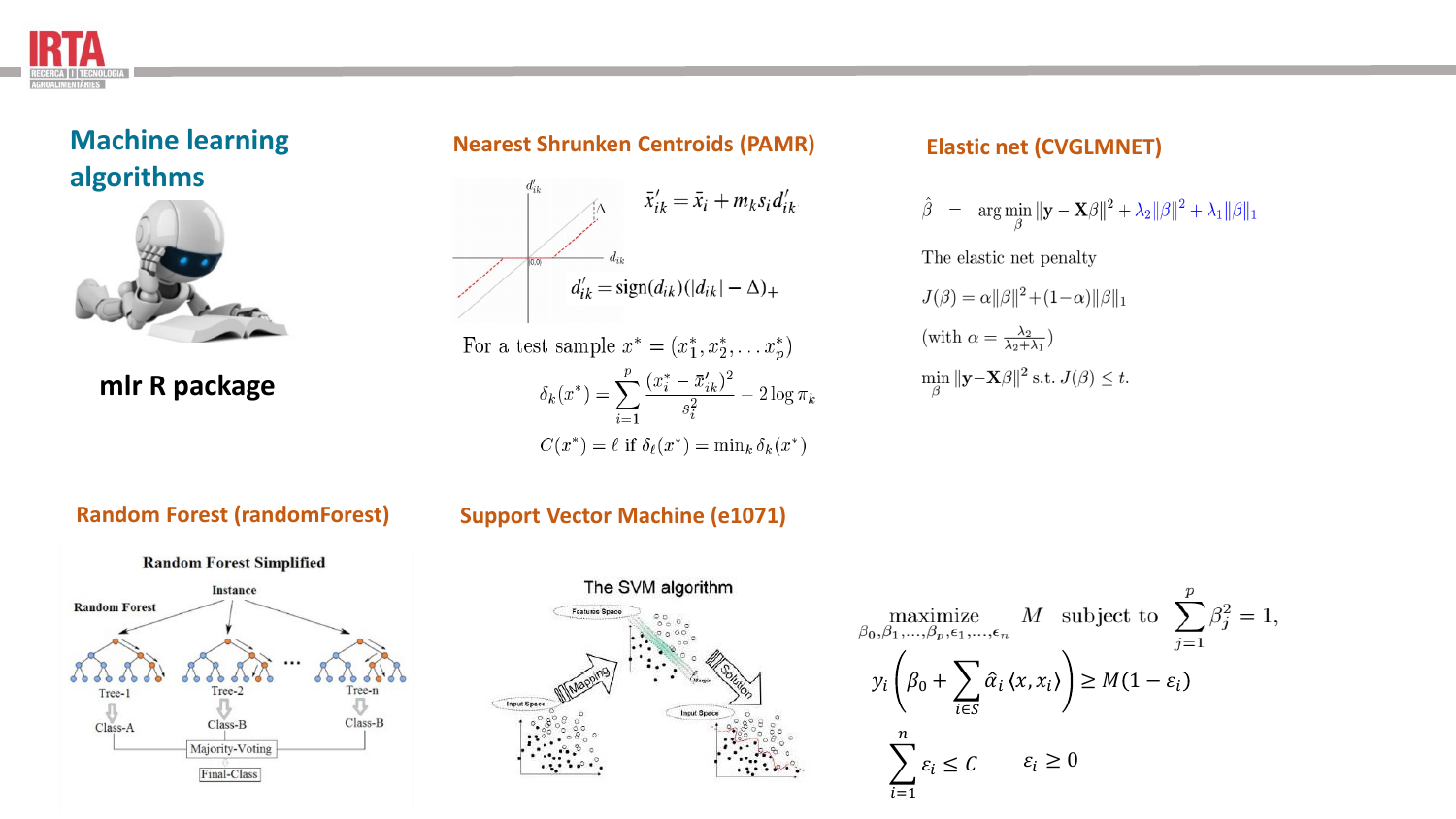

# **Nested Resampling**

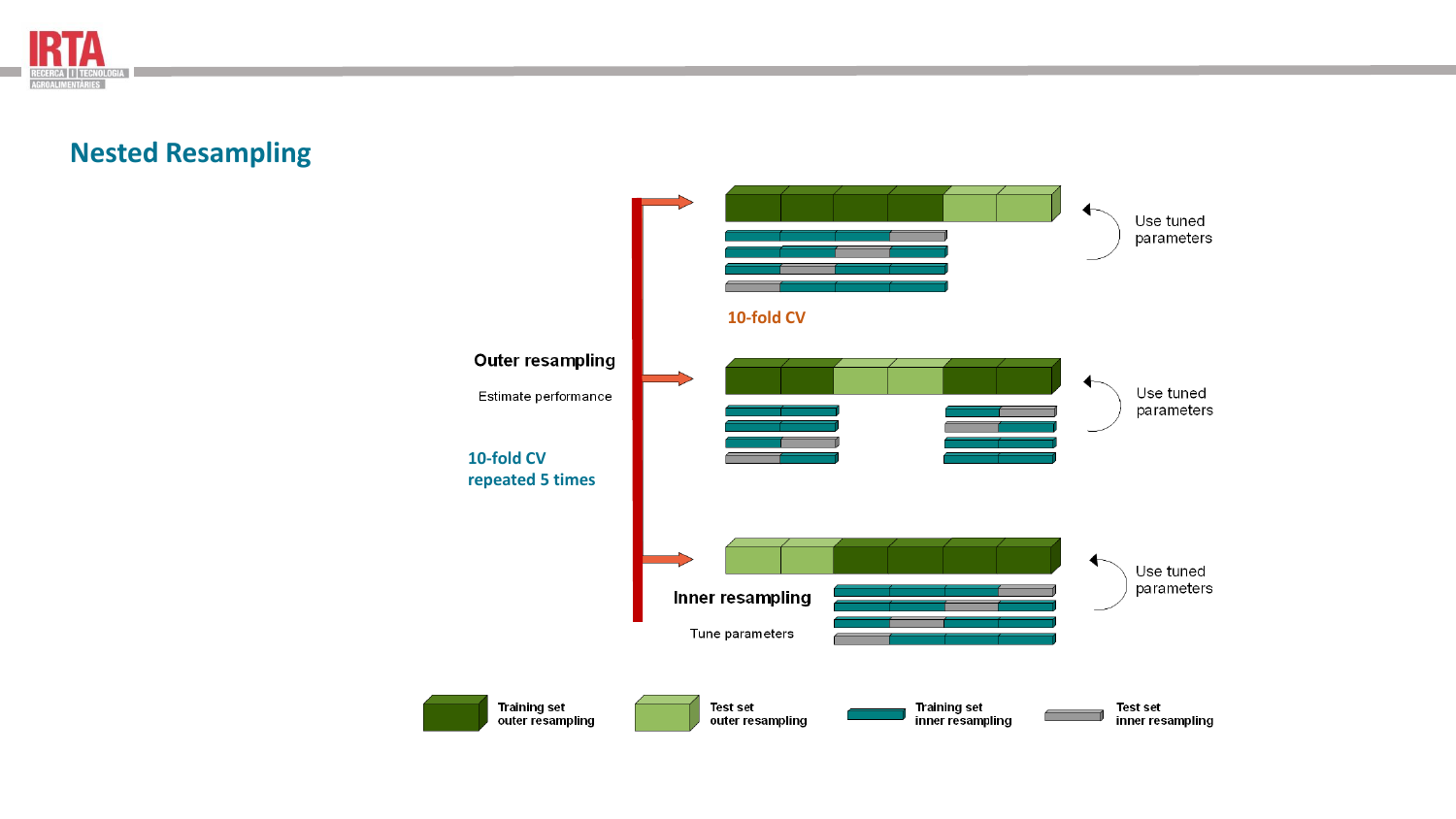

### **LIVER Classification**  L.50.pcs L.125.pcs L.75.pcs L.100.pcs **AUROC Performance**  0.85  $0.80$  $0.75 0.70 -$ L.150.pcs L.200.pcs L.250.pcs  $L.300.pcs$ **AUROC = 0.85** ≑  $0.85$ **Accuracy = 0.78** $^{\circ}_{\mathbb{R}}^{\circ}_{\mathbb{R}}^{\circ}$ <br> $^{\circ}_{\mathbb{R}}^{\circ}$  $0.70 -$ **S** 달 PAM **MVS** 달 **Mkid** 눈  $\frac{\mu}{\alpha}$ L.350.pcs  $L.400.pcs$  $0.85$  $0.80$  $0.75 0.70 -$ ENET **NVS NVS** ENET **RAM** P<sub>AM</sub> 눈  $\frac{\mu}{\alpha}$

Machine Learning Algorithm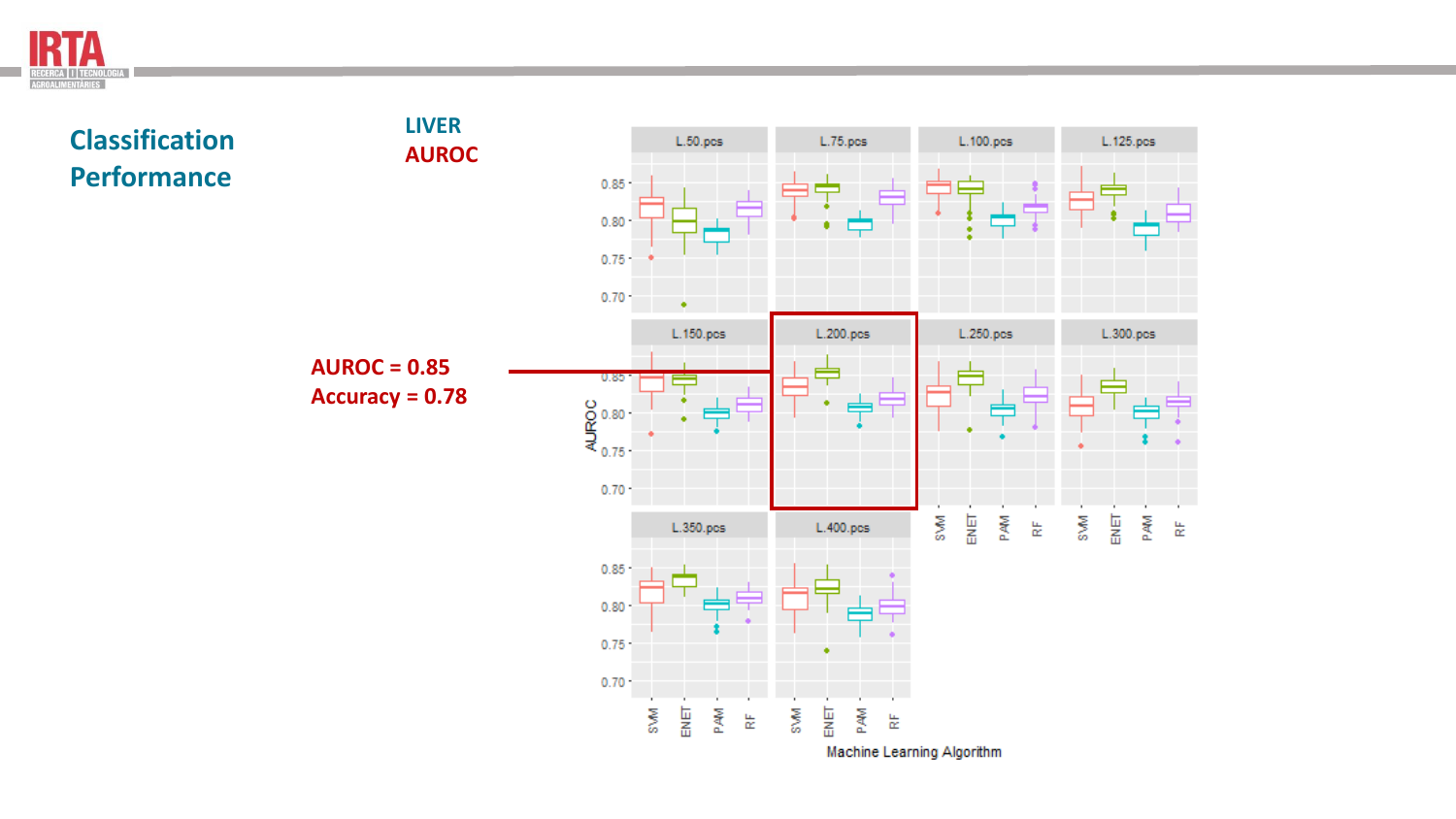

**Classification Performance** 

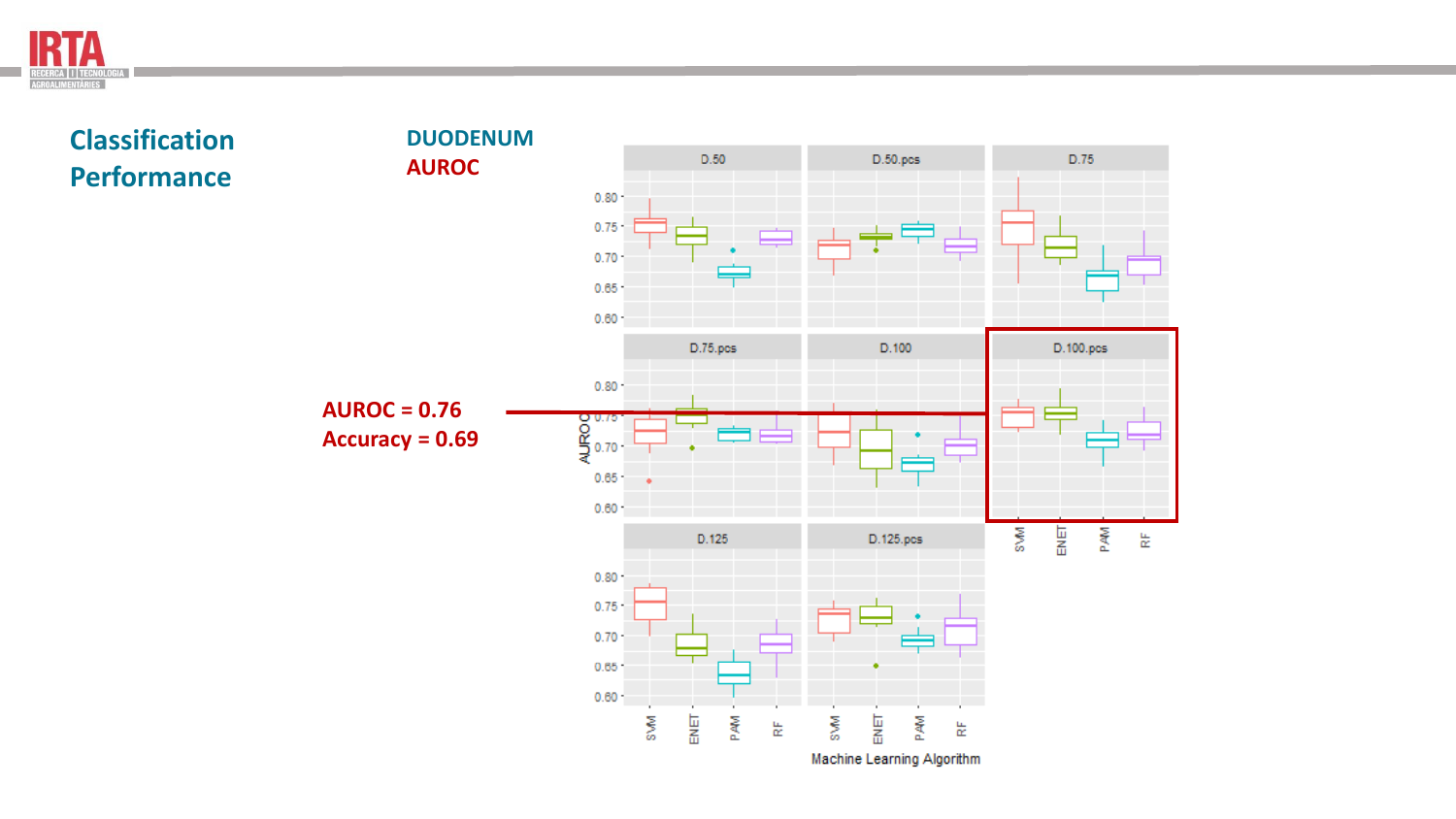

# **Functional analysis: most significant overrepresented canonical pathways in liver**

| <b>Canonical Pathways</b>                                                | $-log(p-value)$ | <b>Molecules</b>                              |
|--------------------------------------------------------------------------|-----------------|-----------------------------------------------|
| <b>Melatonin Degradation II</b>                                          | 3,41E00         | SMOX, IL411                                   |
| Sirtuin Signaling Pathway                                                | 2,01E00         | WRN, TUBA1A, GLS, TOMM20, CLOCK, TUBA3E, PFKM |
| PPARα/RXRα Activation                                                    | 1,8E00          | PRKAR2B, CLOCK, GNA14, CYP2C8, AIP            |
| Tryptophan Degradation X (Mammalian, via<br>Tryptamine)                  | 1,76E00         | SMOX, IL411                                   |
| <b>GPCR-Mediated Nutrient Sensing in</b><br><b>Enteroendocrine Cells</b> | 1,2E00          | PRKAR2B, GNA14, CCK                           |
| Xenobiotic Metabolism Signaling                                          | 6,81E-01        | SMOX, IL411, CYP2C8, AIP                      |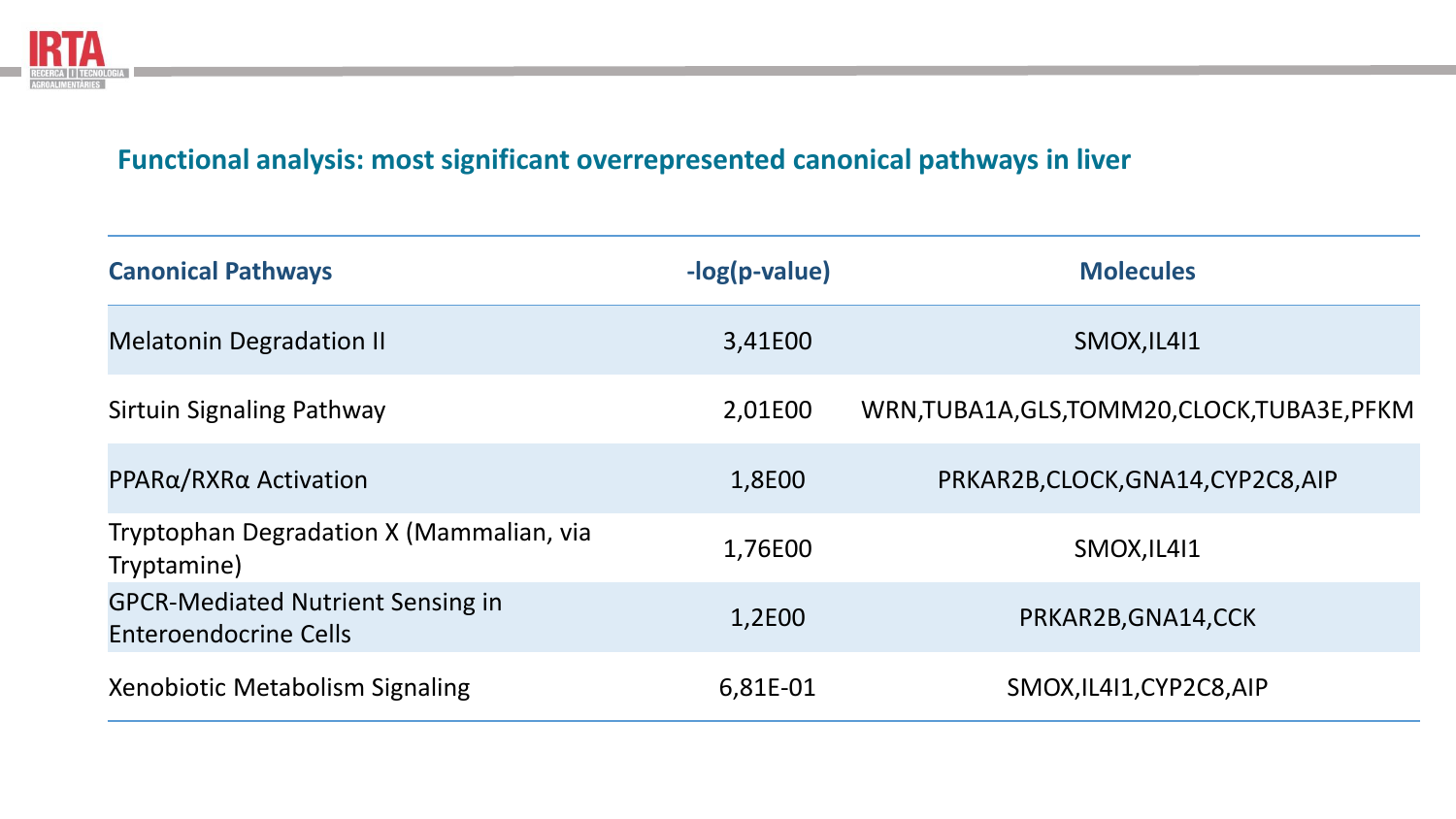

# **Functional analysis: most significant overrepresented canonical pathways in duodenum**

| <b>Canonical Pathways</b>                                                       | -log(p-value) | <b>Molecules</b>             |
|---------------------------------------------------------------------------------|---------------|------------------------------|
| NRF2-mediated Oxidative Stress Response                                         | 3,04E00       | DNAJC6, MAPK8, DNAJC1, PRKD3 |
| Role of Pattern Recognition Receptors in Recognition<br>of Bacteria and Viruses | 2,45E00       | MAPK8, CASP1, PRKD3          |
| Aldosterone Signaling in Epithelial Cells                                       | 2,2E00        | DNAJC6, DNAJC1, PRKD3        |
| Cholecystokinin/Gastrin-mediated Signaling                                      | 1,67E00       | MAPK8, PRKD3                 |
| IL-8 Signaling                                                                  | 1,14E00       | MAPK8, PRKD3                 |
| Production of Nitric Oxide and Reactive Oxygen<br>Species in Macrophages        | 1,15E00       | MAPK8, PRKD3                 |
| Unfolded protein response                                                       | 9,35E-01      | MAPK8                        |
| <b>Protein Ubiquitination Pathway</b>                                           | 9,25E-01      | DNAJC6, DNAJC1               |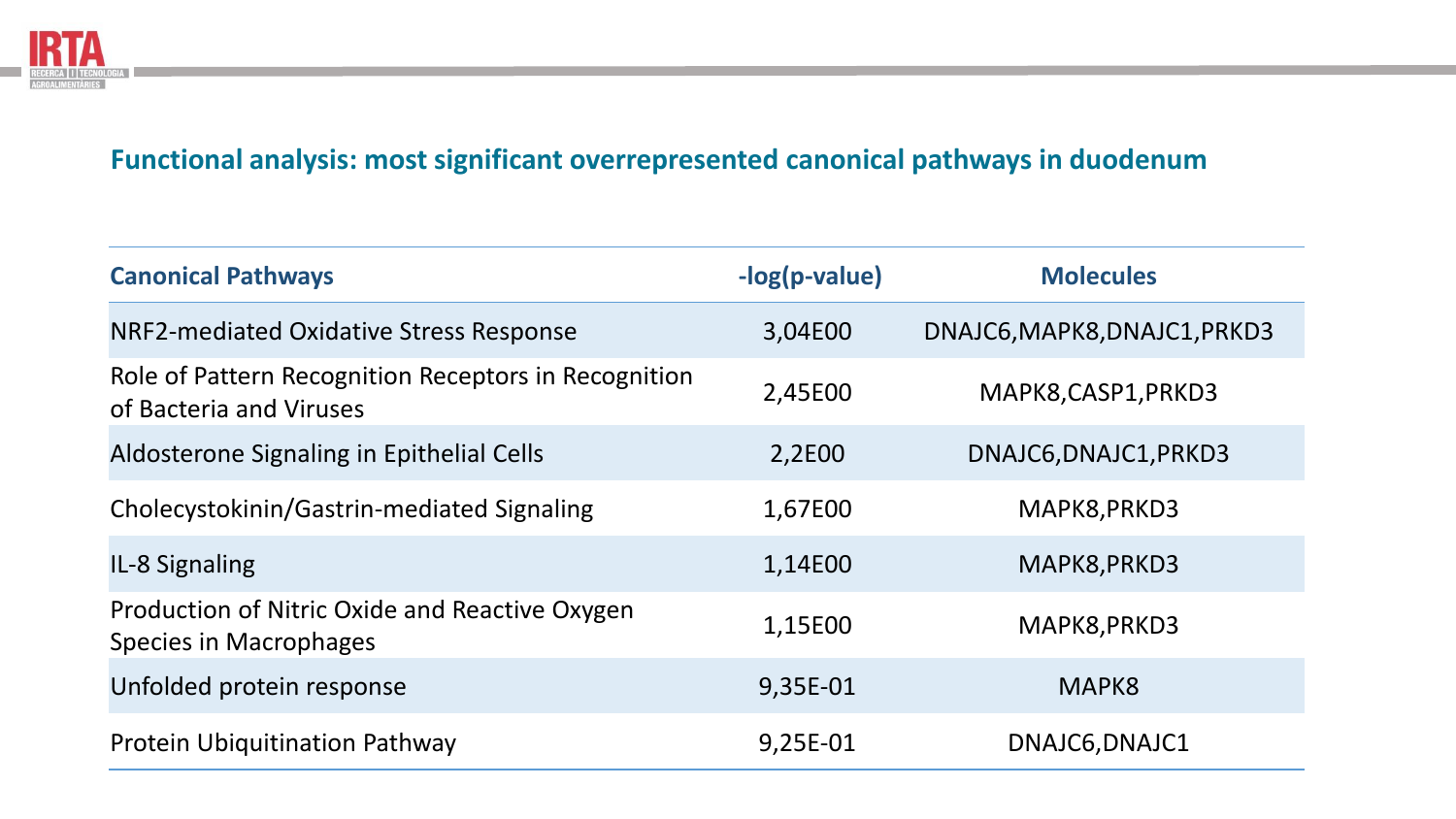

### Good performance of ML algorithms and RNA-Seq expression data for classifying pigs into high or low RFI groups. **Conclusions**

Expression difference of genes involved in feed efficiency are clearer in liver than in duodenum tissues.

Among biological pathways identified in liver and duodenum tissues, those related to response to oxidative stress, aldosterone signaling and melatonin degradation seemed consistently involved in FE related traits.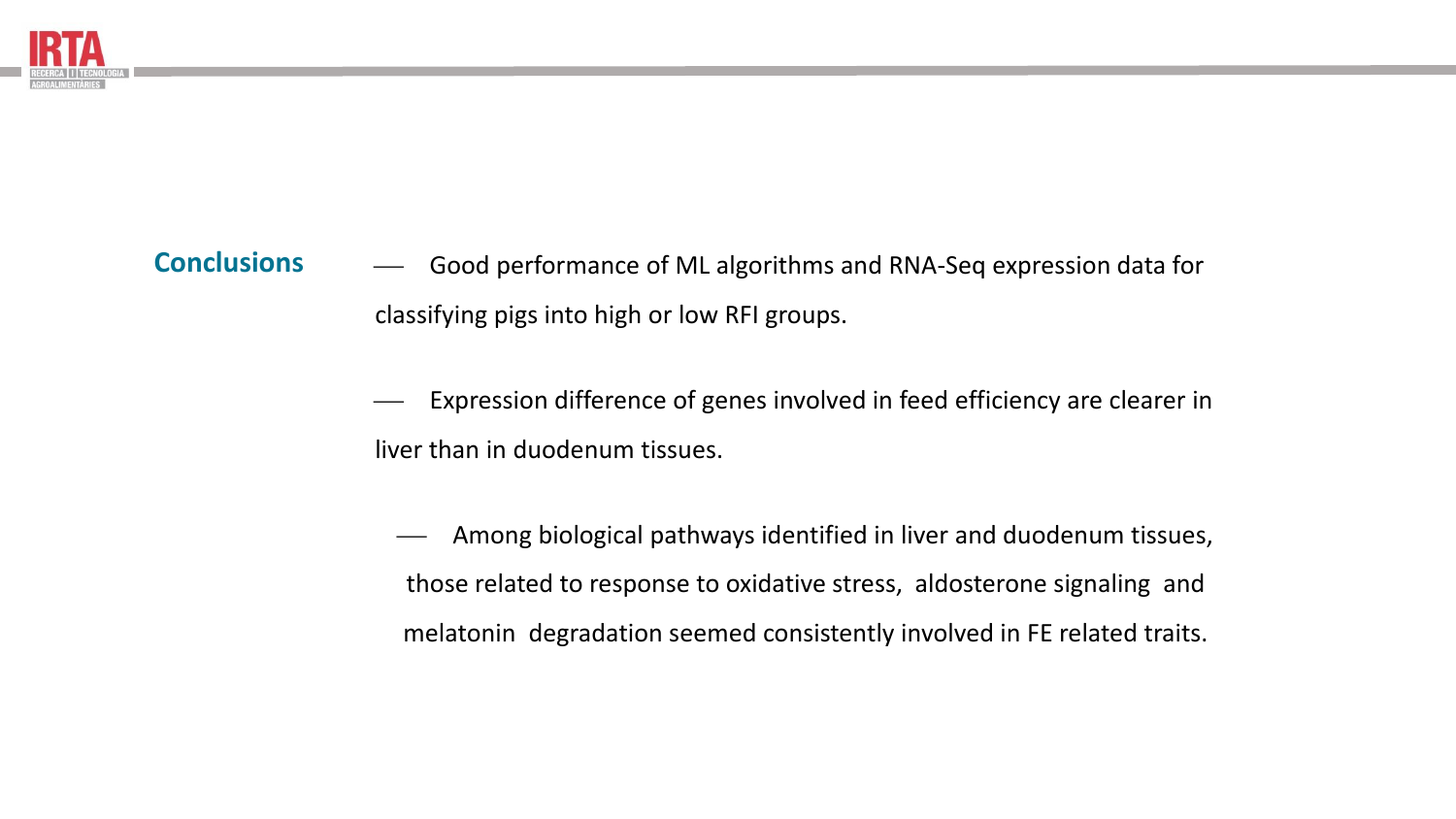

**Funding**

This work was funded by the **European Union Seventh Framework Programme** (FP7/2007–2013) as part of the **ECO-FCE project** under grant agreement No 311794 and the **Spanish Ministry of Economy, Industry and Competitiveness (MINECO)** Carlos Fernandez-Lozano received a grant from **Juan de la Cierva Fellowship Program** (Ref. FJCI-2015-26071) and M. Ballester received a grant from **Ramón y Cajal Post-doctoral Fellowship Program** (RYC-2013-12573).



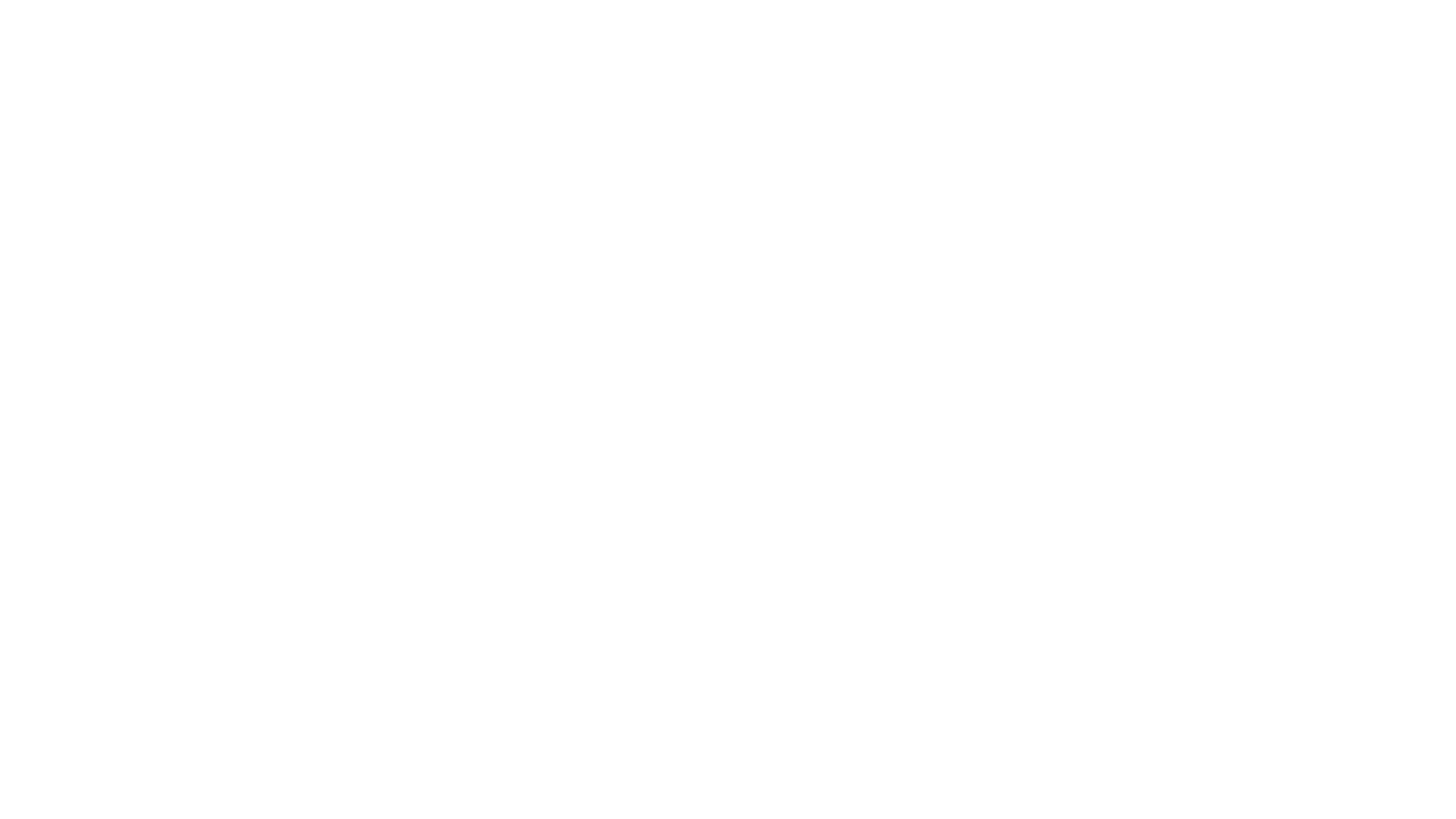



### **Random Forest**

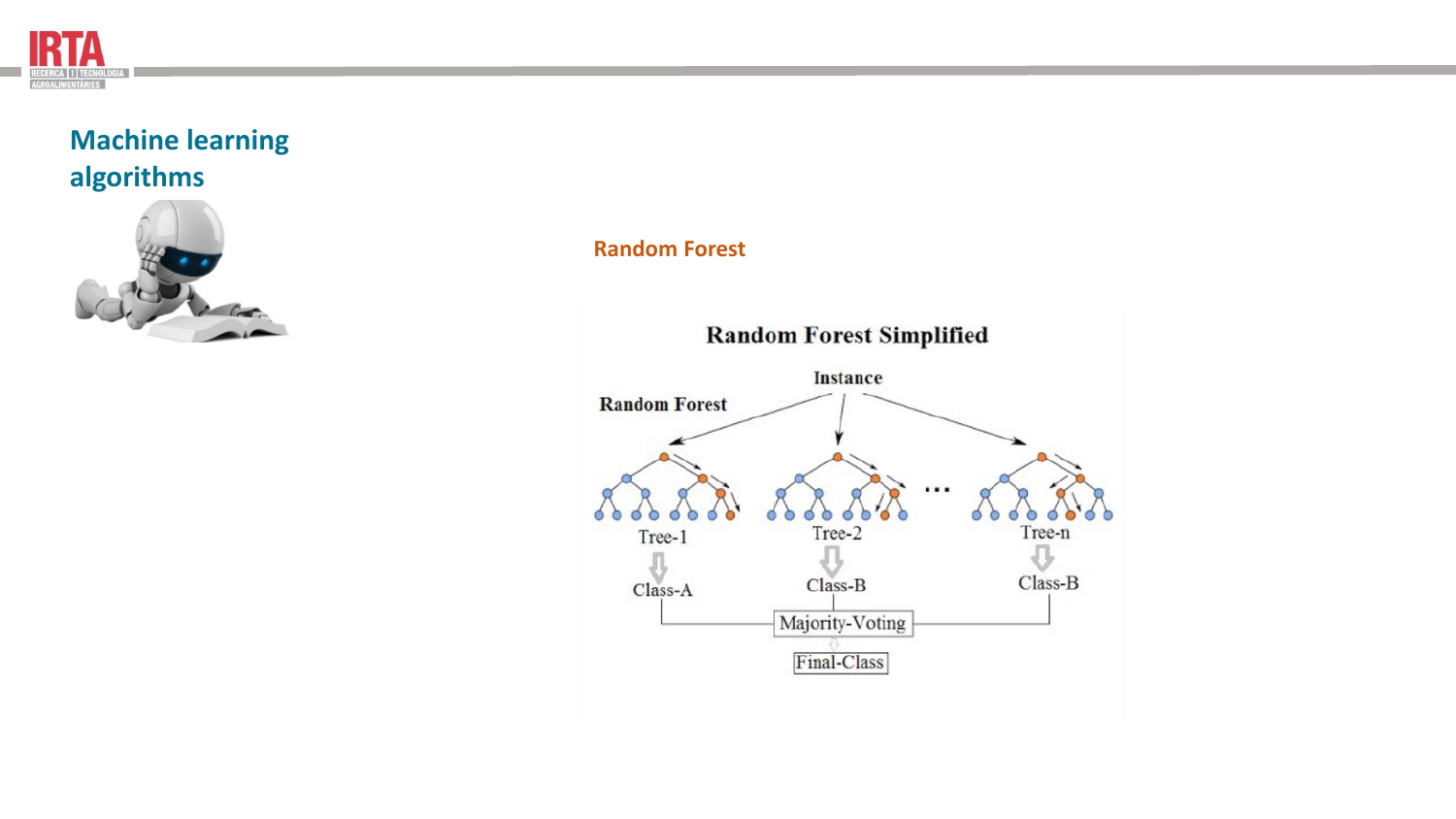



### **Nearest Shrunken Centroids (PAMR)**



For a test sample  $x^* = (x_1^*, x_2^*, \dots x_p^*)$  $\delta_k(x^*) = \sum_{i=1}^p \frac{(x_i^* - \bar{x}_{ik}')^2}{s_i^2} - 2\log \pi_k$  $C(x^*) = \ell$  if  $\delta_{\ell}(x^*) = \min_k \delta_k(x^*)$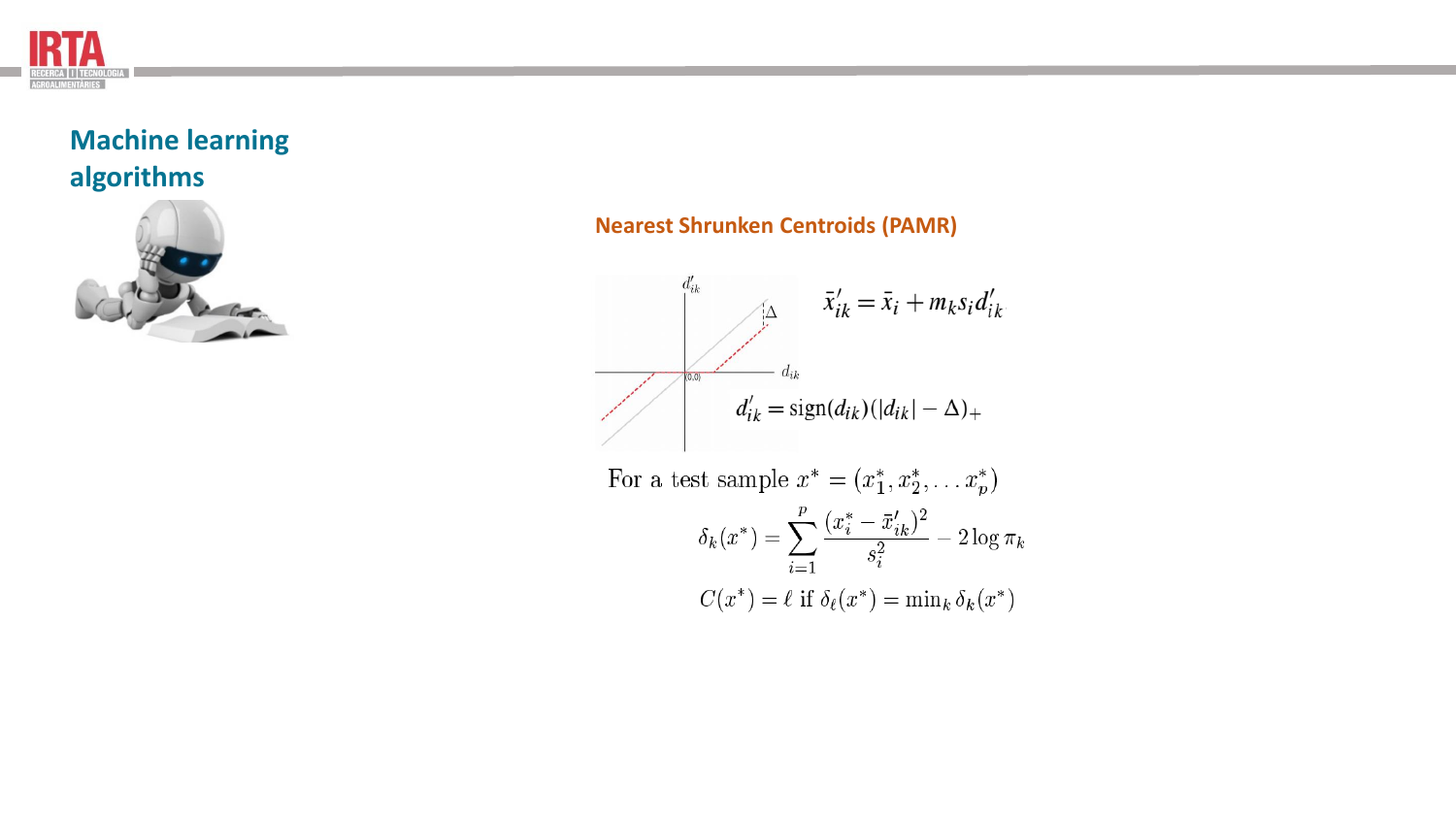



### **Elastic net (CVGLMNET)**

$$
\hat{\beta} = \arg \min_{\beta} \|\mathbf{y} - \mathbf{X}\beta\|^2 + \lambda_2 \|\beta\|^2 + \lambda_1 \|\beta\|_1
$$

The elastic net penalty

 $J(\beta) = \alpha ||\beta||^2 + (1-\alpha) ||\beta||_1$ (with  $\alpha = \frac{\lambda_2}{\lambda_2 + \lambda_1}$ )  $\min_{\beta} \|\mathbf{y} - \mathbf{X}\beta\|^2 \text{ s.t. } J(\beta) \leq t.$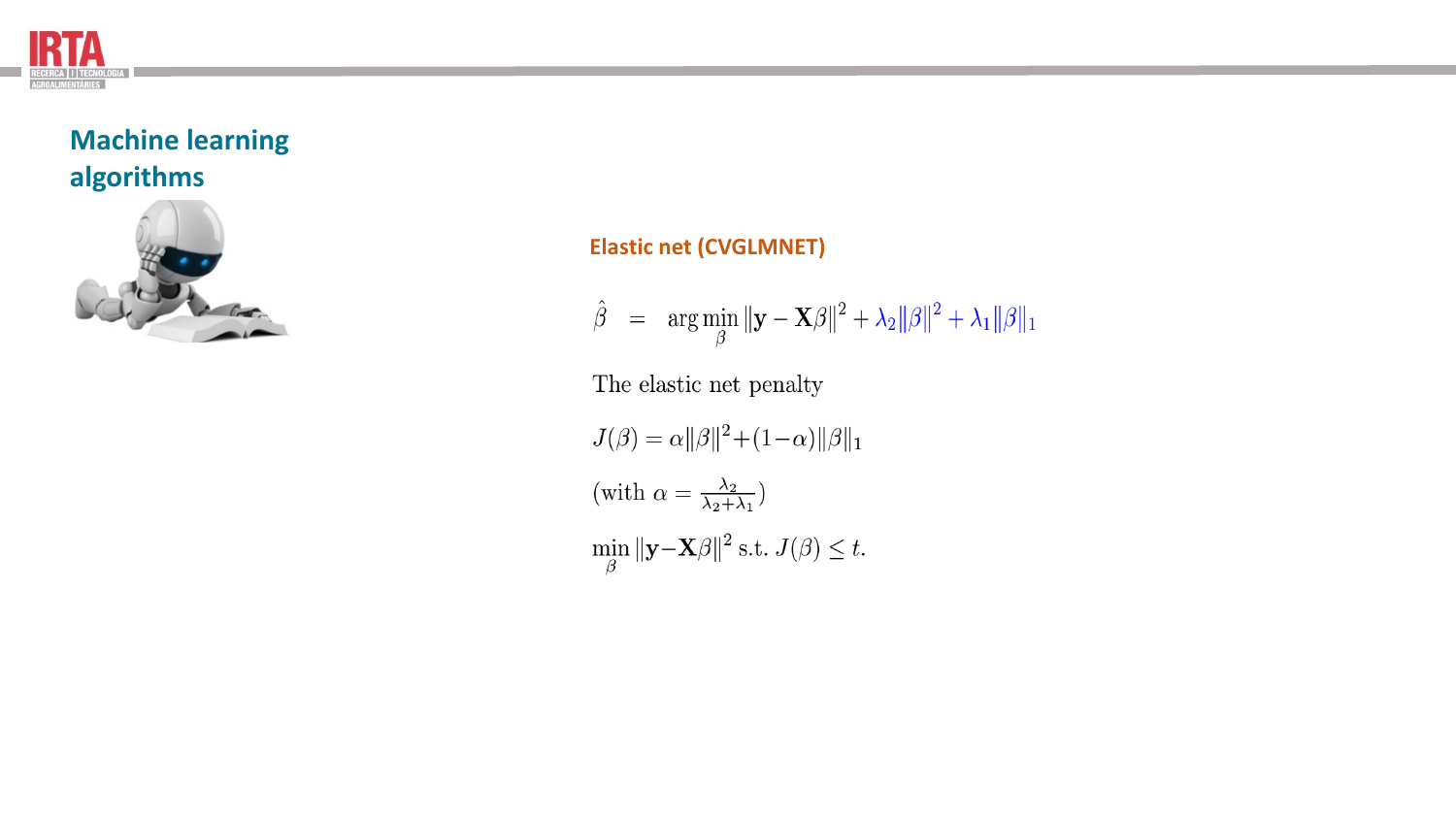



### **Support Vector Machine (SVM)**



$$
\begin{aligned}\n\max_{\beta_0, \beta_1, \dots, \beta_p, \epsilon_1, \dots, \epsilon_n} & M \quad \text{subject to} \quad \sum_{j=1}^p \beta_j^2 = 1, \\
y_i \left( \beta_0 + \sum_{i \in S} \hat{\alpha}_i \langle x, x_i \rangle \right) &\geq M(1 - \varepsilon_i) \\
\sum_{i=1}^n \varepsilon_i &\leq C \qquad \varepsilon_i \geq 0\n\end{aligned}
$$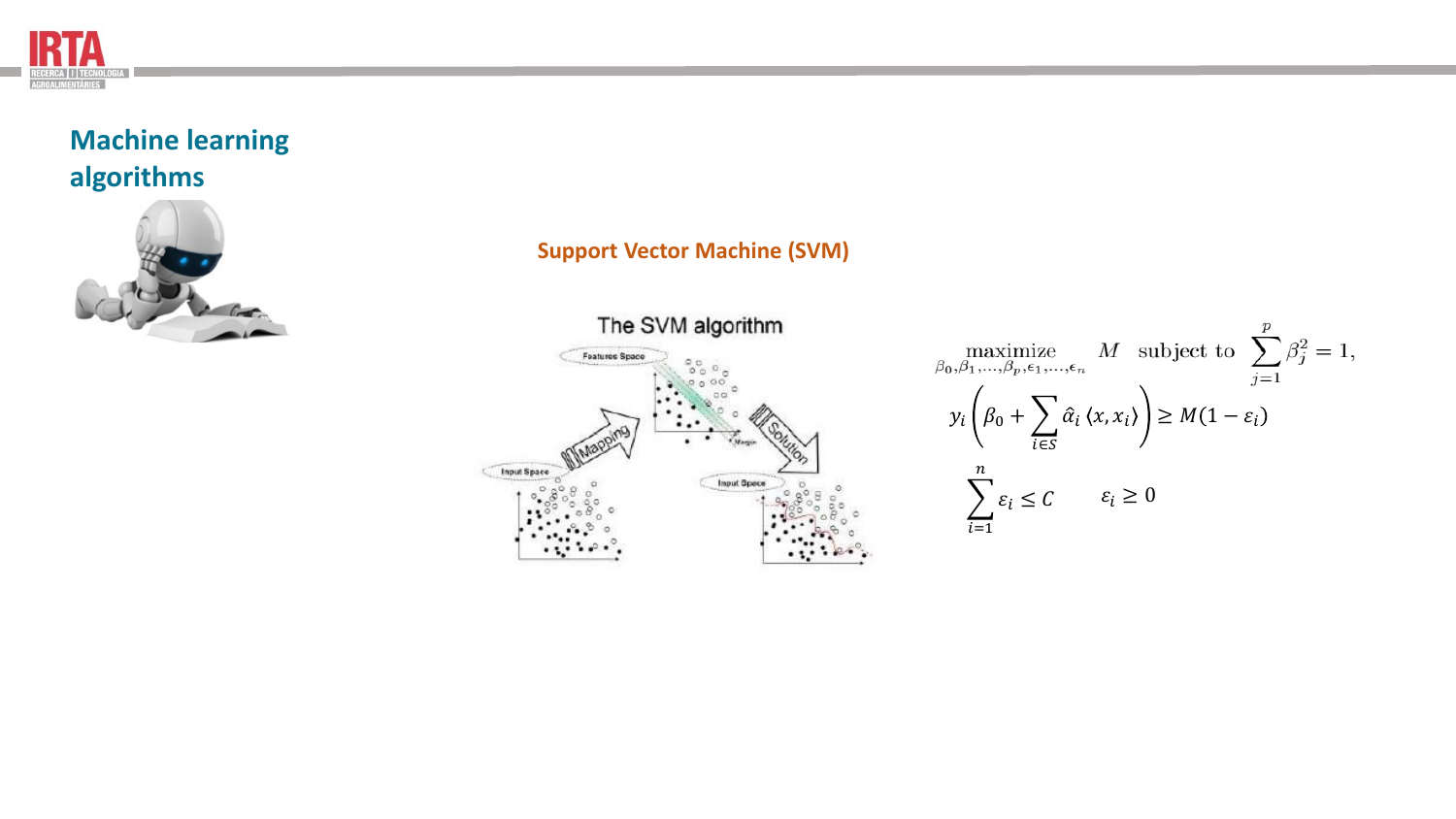

**Classification Performance**